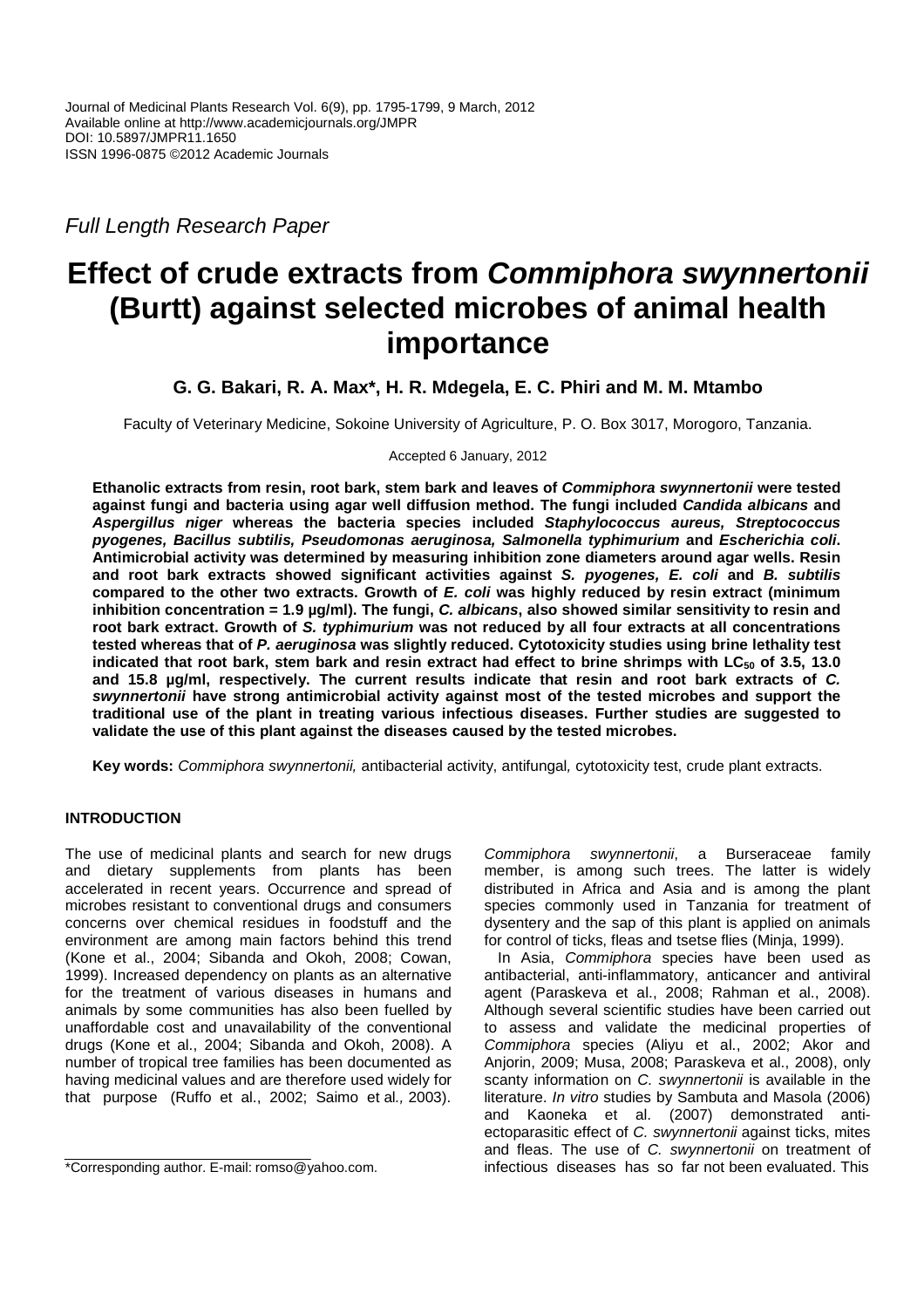paper reports on the work carried out to investigate the antibacterial and antifungal effect of different crude extracts of C. swynnertonii against selected bacteria and fungi of public health importance.

## **MATERIALS AND METHODS**

#### **Test plant and sample collection**

The test plant was sourced from the Northern Tanzania District of Simaniiro (4° 0' 0 S, 36° 30' 0 E; 1360 above sea le vel). The plant was identified by a botanist as C. swynnertonii; a voucher specimen (reference number CK 6489) was prepared and preserved at Tanzania National Herbarium, in Arusha (Kayombo, 2009 Personal communication). Different morphological parts namely, leaves, stem barks, root barks and resin of the plant were freshly collected from the area and transported to Sokoine University of Agriculture for preparation, extraction and testing.

#### **Preparation and extraction of plant materials**

In the laboratory each morphological part of C. swynnertonii was handled separately. The materials were cleaned of debris using running tap water; barks were first peeled from stem/root stumps and chopped into small pieces before sun drying. The dried materials were then ground to pass through 0.1 mm sieve size using a laboratory mill (Christy Hunt Engineering Limited England) and then stored in airtight bags in a cool dry room until used. Solvent extraction was carried out according to a method described by Parekh and Chanda (2006) with some modifications. Exactly 500 g of ground plant material were soaked in 1,000 ml of ethanol (99.8% v/v) in a conical flask plugged with aluminium foil and kept for 72 h in a dark place at a room temperature. After soaking, the suspensions were filtered (Whatmann® filter paper No. 1) and the filtrate was concentrated on water bath at  $50^{\circ}$  using a rotary evaporator (BUCHI, Switzerland) until all the ethanol was cleared. The resin material was treated differently in that after soaking it was immediately concentrated using the rotary evaporator. The resulting crude extracts were then stored at  $4\mathbb{C}$  in airtight bot tles until used in an antimicrobial growth inhibition assay.

#### **Test organisms**

Standard and locally isolated strains of bacteria and fungi were tested. The standard strains included, S. aureus (ATCC 259230), S. typhimurium (ATCC 259525), E. coli (ATCC 259523) and C. albicans (DSM 1665), whereas local strains from our laboratory included S. pyogenes, B. subtilis, P. aeruginosa and A. niger.

#### **Agar well diffusion assay**

The standard agar well diffusion assay was used to test the ability of different crude extracts to inhibit microbial growth. 20 milliliters of molten Muller- Hinton (MH) and Saboroud dextrose agar (SDA) were poured on sterile Petri dishes and incubates at 37°C overnight to confirm sterility. The bacterial and fungal isolates were serially diluted into inoculums of 1  $\times$  10<sup>-2</sup>Cfu, streaked into MH plates and left for about 30 min to dry (Ayo et al., 2007). After allowing the plates to dry, 6 mm diameter wells were punched on each agar plate. The wells were numbered accordingly to match with the code number of test extract concentrations. Gentamycin (antibiotic) and Ketoconazole (antifungal) were used as positive control whereas dimethylsulphoxide (DMSO) was a negative control. Stock crude

extract solutions were prepared by dissolving 5 g of the crude ethanolic extracts in 5 ml DMSO. A serial dilution method was then used to prepare the working solution of five different concentrations of 0, 50, 100, 150, 200 and 500 mg/ml. Then, 100 µl of each extract at different concentrations was poured into wells in quadruplicates and marked accordingly. The assembly was allowed to settle for about 15 min before the plates were incubated at 37°C for 24 h. Assessment of antimicrobial activity was based on measurement of the diameter (mm) of inhibition zones formed around the wells. The inhibition zone diameter measurements were interpreted as follows: 6 mm = no inhibition, 7 to 10 mm = weak activity, 11 to 13 mm = moderate activity and  $> 14$  mm = strong activity.

#### **Minimum inhibitory concentration (MIC)**

The MIC that is, the lowest concentration of a compound that inhibits growth of a microorganism was only evaluated on plant extracts which showed some antimicrobial activity using the agar diffusion assay. MIC was determined by the standard two-fold dilution technique using micro-dilution technique with nutrient broth medium as described by Obi et al. (2007).

### **Brine shrimp lethality assay of the study plants**

Assessment of the crude extracts toxicity was done using the standard brine shrimp (Artemia salina) lethality test as described by Meyer et al. (1982).

#### **Statistical analysis**

The results were analyzed using Micro Soft Excel statistical package (2007). Means and standard deviation were determined. Analysis of variance (ANOVA) and Student t-test were used to compare mean values among different experimental groups whereby P-values of 0.05 or less were considered significant. The mean mortality of brine shrimp against the logarithms of concentrations was plotted using the KaleidaGraph Synergy Statistical package which also gives the regression equations. The regression equations were used to calculate  $LC_{50}$  values as well as confidence intervals at 95%. Extracts giving LC<sub>50</sub> values greater than 20 µg/ml were considered to be non-toxic.

# **RESULTS**

The effect of various crude extracts from C. swynnertonii on growth of on various microbes, as measured by the agar well diffusion assay, is shown in Table 1. A doseresponse relationship was clearly evident (combined  $R^2$  = 99.92;  $p < 0.001$ ) in all extracts and microbial species tested. Generally, gram positive bacteria showed significantly higher ( $p < 0.01$ ) growth inhibition zones than their gram negative counterparts although a gram negative bacterium, E. coli had the highest inhibition zone of all organisms tested (Figure 1). Resin and root bark extracts showed strong growth inhibition activity (p < 0.001) against S. pyogenes, E. coli and B. subtilis with inhibition zones of 23.3  $\pm$  3.9, 21.5  $\pm$  4.8 and 15.7  $\pm$  3.0 mm, respectively compared to the other two extracts. P. aeruginosa and S. typhimurium were only slightly inhibited by all tested extract at the maximum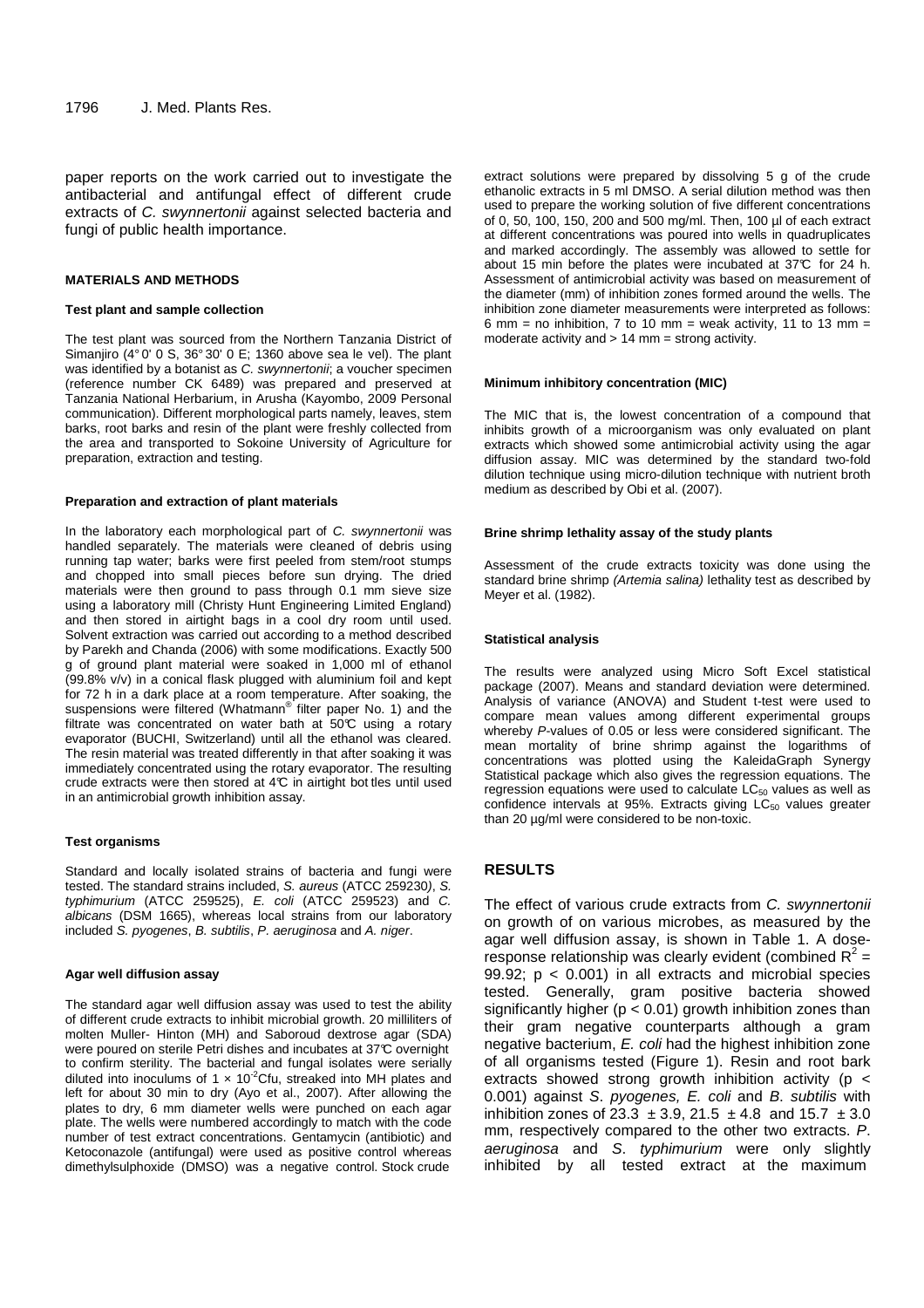| <b>Microbe</b>     | Inhibition zones (mm *) |                  |                  |                |  |  |  |
|--------------------|-------------------------|------------------|------------------|----------------|--|--|--|
|                    | <b>Resin</b>            | <b>Root bark</b> | <b>Stem bark</b> | Leaf           |  |  |  |
| E. coli            | $21.5 \pm 4.8$          | $17.5 \pm 2.1$   | $15.2 \pm 1.6$   | $13.6 \pm 1.4$ |  |  |  |
| S. pyogens         | $23.3 \pm 3.9$          | $14.2 \pm 1.8$   | $15.1 \pm 1.6$   | $13.3 \pm 3.4$ |  |  |  |
| <b>B.</b> subtilis | $15.7 \pm 3.5$          | $15.6 \pm 3.1$   | $14.1 \pm 2.9$   | $12.9 \pm 2.7$ |  |  |  |
| C. albicans        | $14.4 \pm 4.7$          | $18.4 \pm 4.2$   | $12.5 \pm 3.4$   | $9.4 \pm 3.2$  |  |  |  |
| S. aureus          | $11.5 \pm 2.9$          | $16.3 \pm 3.6$   | $10.6 \pm 2.8$   | $8.8 \pm 2.3$  |  |  |  |
| A. niger           | $12.3 \pm 1.2$          | $12.0 \pm 0.9$   | $11.7 \pm 0.8$   | $11.5 \pm 1.4$ |  |  |  |
| P. aeruginosa      | $9.0 \pm 2.1$           | $10.5 \pm 3.3$   | $7.7 \pm 2.5$    | $7.0 \pm 1.4$  |  |  |  |
| S. typhimurium     | $7.8 \pm 2.7$           | $8.0 \pm 2.9$    | $6.0 \pm 0.0$    | $6.0 \pm 0.0$  |  |  |  |

|                                   |  |  |  |  | Table 1. Growth inhibition zones of various extracts from C. swynnertonii on growth of different |  |  |
|-----------------------------------|--|--|--|--|--------------------------------------------------------------------------------------------------|--|--|
| microbes (means $\pm$ SD, n = 4). |  |  |  |  |                                                                                                  |  |  |

\*Diameter of disk = 6.0 mm; 6 mm = no inhibition; 7 to 10 mm = weak activity; 11 to 13 mm = moderate activity and > 14 mm = strong activity.



Figure 1. Growth inhibition zones of various plant extracts against S. aureus.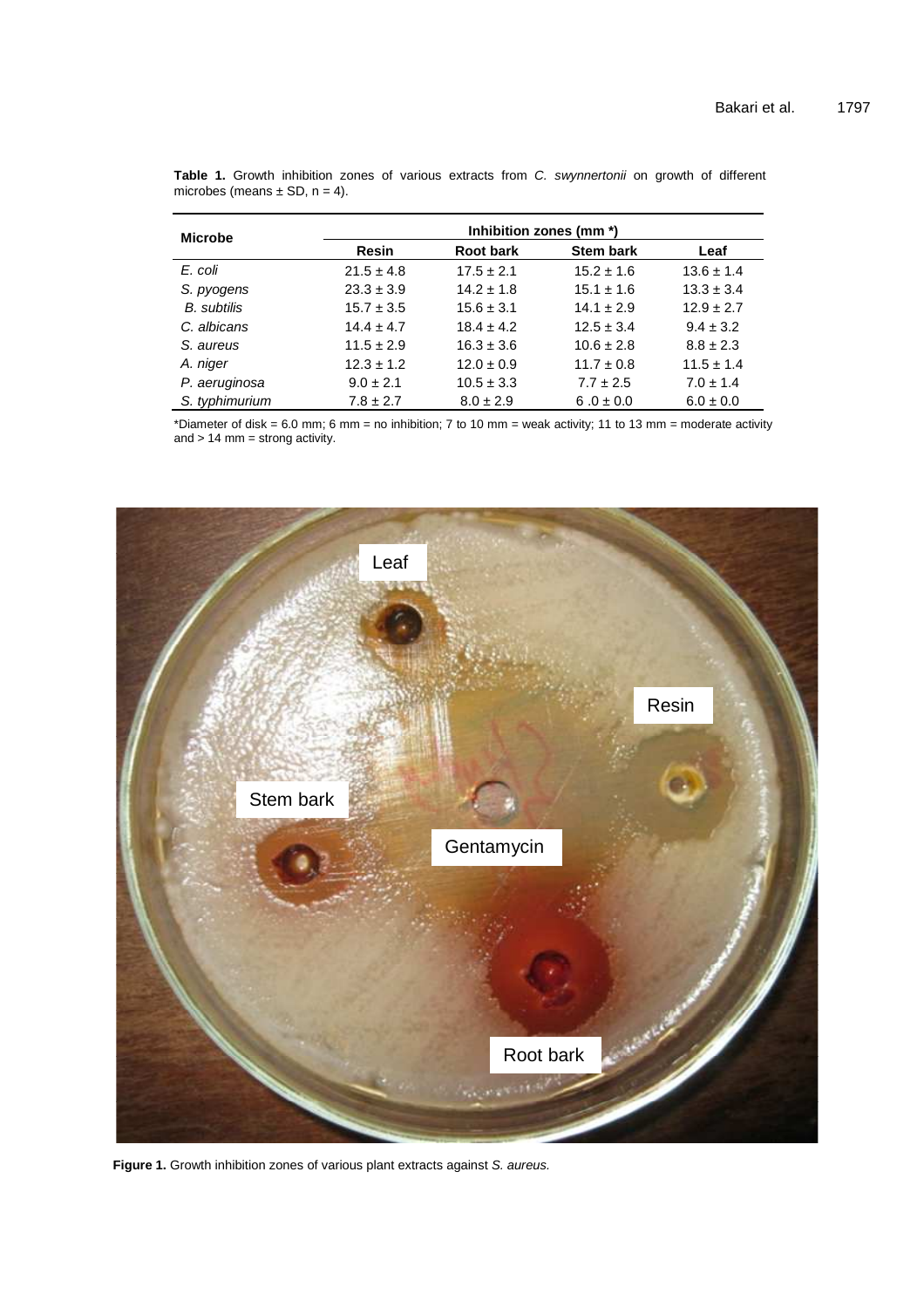|                    | MIC in ug/ml |                  |                  |              |  |  |
|--------------------|--------------|------------------|------------------|--------------|--|--|
| <b>Microbe</b>     | Leaf         | <b>Stem bark</b> | <b>Root bark</b> | <b>Resin</b> |  |  |
| E. coli            | > 500        | 250.0            | 62.5             | 1.9          |  |  |
| S. pyogens         | 125.0        | 31.5             | 7.8              | 3.9          |  |  |
| <b>B.</b> subtilis | 125.0        | 62.5             | 31.5             | 7.8          |  |  |
| C. albicans        | > 500        | 62.5             | 3.9              | 31.5         |  |  |
| S. aureus          | > 500        | 125.0            | 31.5             | 125.0        |  |  |
| S. typhimurium     | > 500        | > 500            | 250.0            | 250.0        |  |  |

**Table 2.** Minimum inhibitory concentrations of various plant extracts against selected microbes.

Table 3. Cytotoxicity of extracts from C. swynnertonii using brine shrimp lethality test.

| <b>Plant part</b>      | $LC_{50}$ (µg/ml *) | Confidence interval (CI) <sup>*a-b</sup> |
|------------------------|---------------------|------------------------------------------|
| Root bark extract (RB) | 3.5                 | $3.4 - 3.6$                              |
| Stem bark extract (SB) | 13.0                | $9.4 - 17.9$                             |
| Resin extract (RE)     | 15.0                | 10.4 - 23.9                              |
| Leave extract (LE)     | 96.0                | $62.7 - 146.9$                           |

 $*$  LC<sub>50</sub> is defined as the concentration which resulted in a 50% mortality of brine shrimp; n = 10  $*$ <sup>a-b</sup> Lower limit confidence - upper limit confidence interval.

concentration of 500 mg/ml. The fungi, C. albicans and A. niger, were moderately inhibited. Leaf extract gave the lowest inhibition activity to all tested microbes compared to the remaining extracts (ranking: resin > root bark > stem bark > leaf). For the two tested fungi, resin and root bark extracts showed moderate activity against C. albicans (Table 1). Results of MIC are shown in Table 2. Resin extract inhibited the growth of E. coli, S. pyogenes and B. subtilis at the minimum concentration of 1.9, 3.9 and 7.8 µg/ml for respectively. S. typhimurium was the least inhibited by the four extracts at the MIC of 250 µg/ml. The brine shrimp toxicity assay results are shown in Table 3. Leaf extract had the highest  $LC_{50}$  value (greater than 20 µg/ml) whereas root bark showed the lowest value followed by stem bark and resin extract.

# **DISCUSSION**

Results of the current study have clearly shown that crude extracts from different morphological parts have varying antimicrobial activity *in-vitro* in a dose dependent manner. Our findings are in agreement with previous studies done by El-Ashry et al. (2003) and Abdallah et al. (2009) who found that several Commiphora species had considerable antimicrobial activity against some gram positive and gram negative bacteria. Furthermore, in-vitro studies by Paraskeva et al. (2008) using selected South African Commiphora species, showed more activity against gram positive bacteria than gram negative. Similarly, in the current study, gram positive bacteria showed significantly higher  $(p < 0.01)$  growth inhibition

zones than their gram negative counterparts although a gram negative bacterium, E. coli was most sensitive to the four extracts compared to all organisms tested. The difference in susceptibility between gram positive and gram negative has been associated with their cell wall structure (Parekh and Chanda, 2007). Gram–negative organisms are considered to be more resistant due to their outer membrane / cell wall acting as a barrier to many environmental substances, including antibiotics. Resin extract ranked the highest in inhibiting the growth of the tested microbes; with largest inhibition zones against S. pyogenes, E. coli and B. subtilis in that order. Similar studies using C. quadricincta (Salamah and Zaid, 1999) also showed higher activity of resin against the three bacteria in comparison to other extract tested. Akor and Anjorin (2009) reported highest activity of Commiphora africana against E. coli, S. aureus and C. albicans. Also Musa (2008) demonstrated a good activity of Commipora kerstingii against S. aureus. Furthermore, Akor and Anjorin (2009) reported that E. coli and B. subtilis were the most susceptible among microorganism treated with crude ethanolic root extract from C. africana. S. typhimurium and P. aeruginosa were the least affected by the crude extracts. Resistance of these two bacteria to crude plant extracts and even commonly used antibiotics has been documented in other studies. Parekh and Chanda (2007) tested twelve species of Indian medicinal plants and found that S. typhimurium and P. aeruginosa were resistant to all tested plants. Also, P. aeruginosa was shown to be resistant to root extract of C. africana (Musa, 2008; Akor and Anjorin, 2009). Resistance of the two bacteria to various antibiotics has been reported by